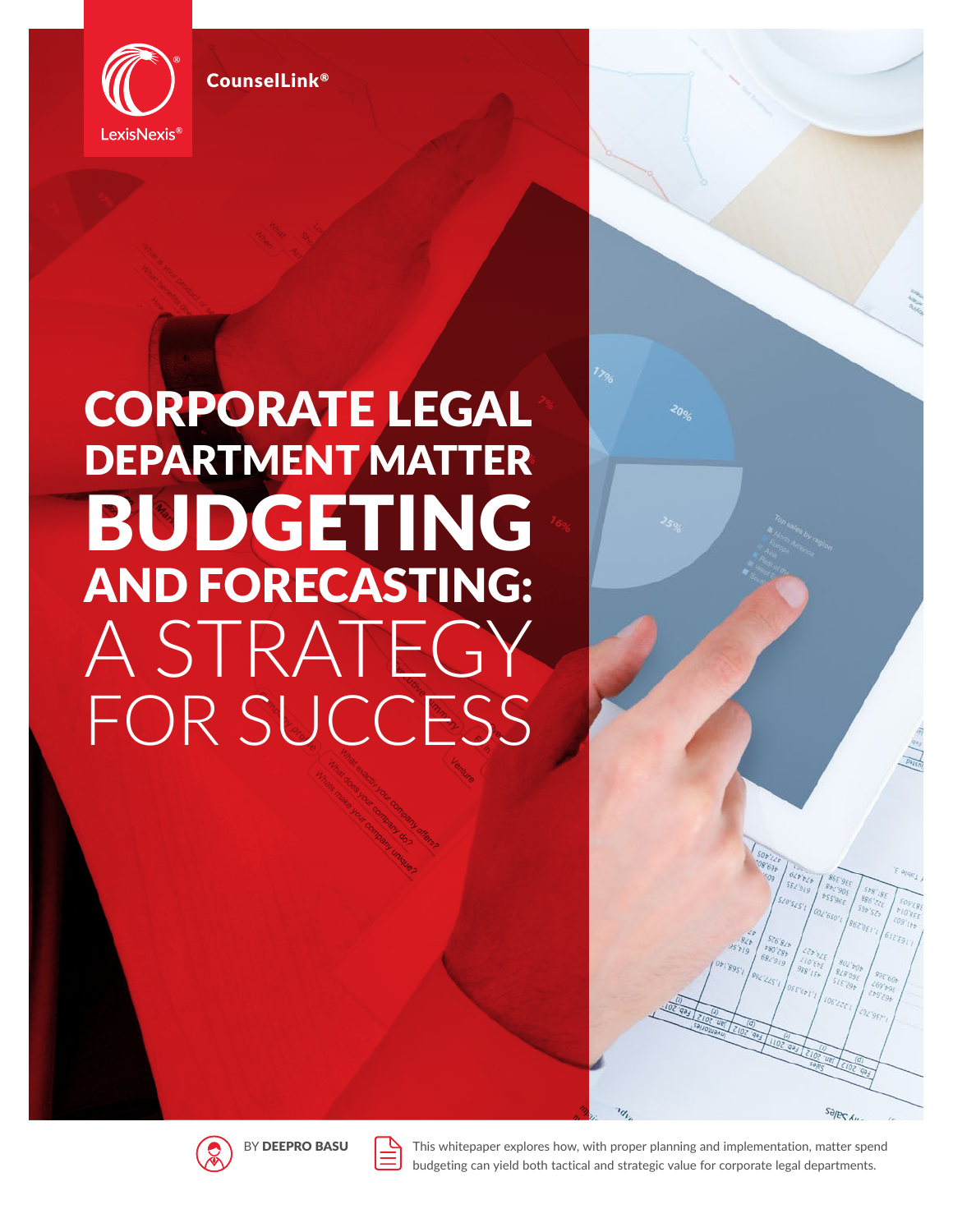Does your corporate legal department currently use matter budgets? If so, you're in good company. Approximately 60 percent reportedly do. However, many law departments only use budgets for the tactical value of tracking and controlling matter cost.

This whitepaper explores how, with proper planning and implementation, matter spend budgeting can yield both tactical and strategic value for corporate legal departments.



# Why Budget? Five Key Benefits

Legal departments create budgets for a number of practical reasons. Over time, budgets provide an objective, historical context for managing matter costs—this is where the forecasting component comes in. Having a sense at the outset of what a matter is likely to cost gives you the opportunity to evaluate options for managing those costs.

The potential value of budgeting extends well beyond simply the cost savings that are likely to result, however. Regardless of the size of a department's legal spend, budgets offer many additional benefits.

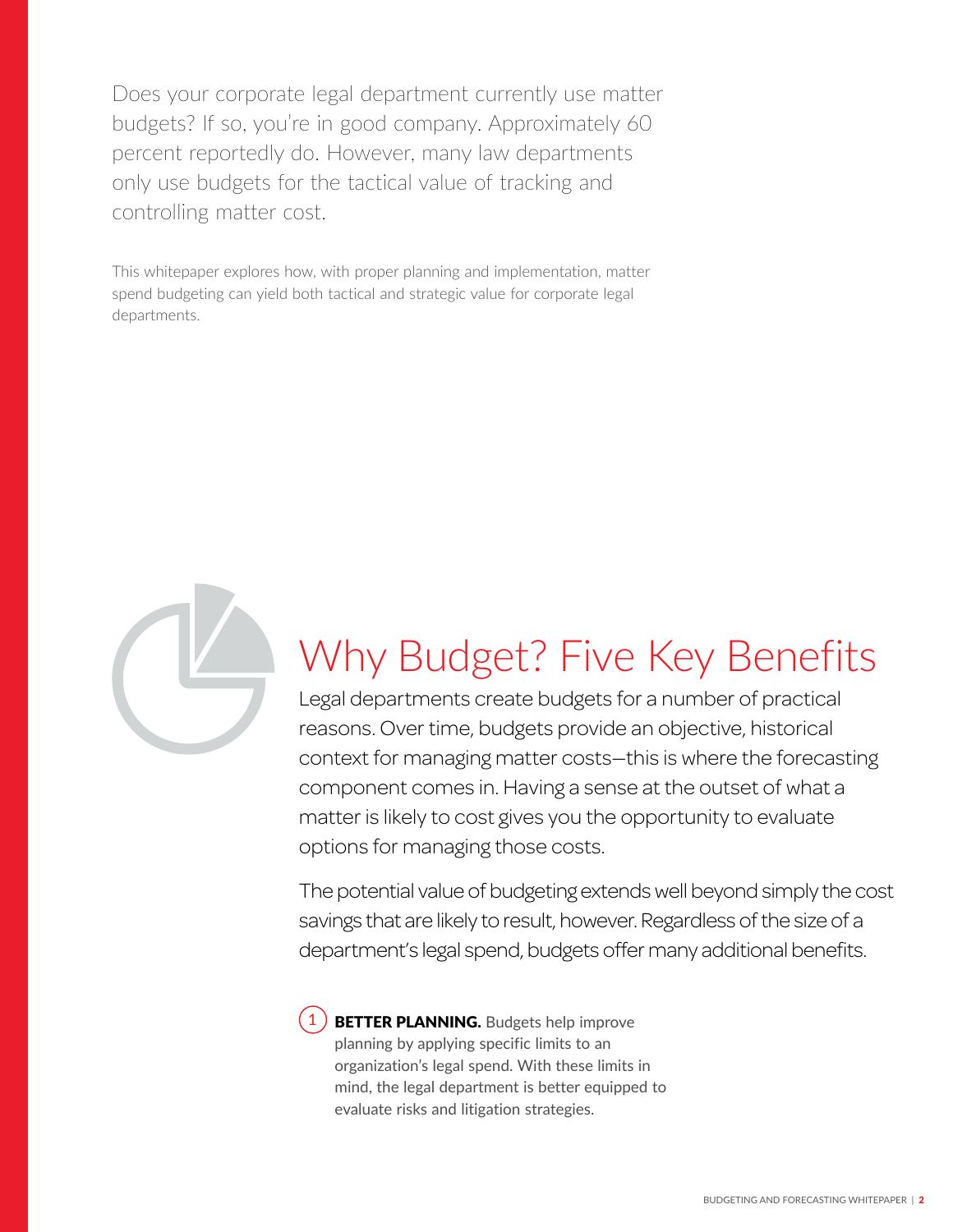2) MORE PREDICTABILITY. Tracking matter  $(4)$ spend against a budget helps improve financial predictability. For example, requiring budgets for all litigation matters on an annual basis enables you to better predict and plan for additional costs that may be needed for similar litigation that spans more than a year.

3) **IMPROVED DECISION MAKING.** Tracking (5 legal spend against a budget helps law departments make more informed decisions regarding how matters are handled. It provides context for engaging with outside counsel early on in a matter and enables a better understanding of potential risks before deciding how to proceed.

#### A BENCHMARK FOR LAW FIRM

PERFORMANCE. Adding a budget dimension to your discussions with outside counsel about matter status makes the conversation even more robust and useful to both you and your outside counsel. A budget also helps establish a benchmark for ongoing performance measurement.

**ENHANCED CREDIBILITY.** The ability to budget and forecast with greater accuracy helps to establish the legal department's credibility in the eyes of department heads and upper management. Sharing data and insights into matter costs and handling between departments helps to foster better communication and cooperation.

## Getting Started

When implementing a budget process, it's important to take the objectives of your department and the organization as a whole into consideration and then align your process with those objectives.

For example, if your primary objective is to improve legal spend forecasting and predictability, your budget program should include measurements for budget variances and the processes to help minimize them. If your objective is to measure the accuracy of law firm matter budgets against actual costs – either across your legal operation or by practice area – your process should include the ability to capture and track the appropriate metrics at the matter and law firm level.

At the outset, it is essential to decide who will be responsible for establishing the budget. Will it be your in-house counsel or outside counsel? Or, as is often the case, will it be a collaborative effort? You also have to determine a budget period and level of granularity that makes the most sense, requirements that may vary by practice area.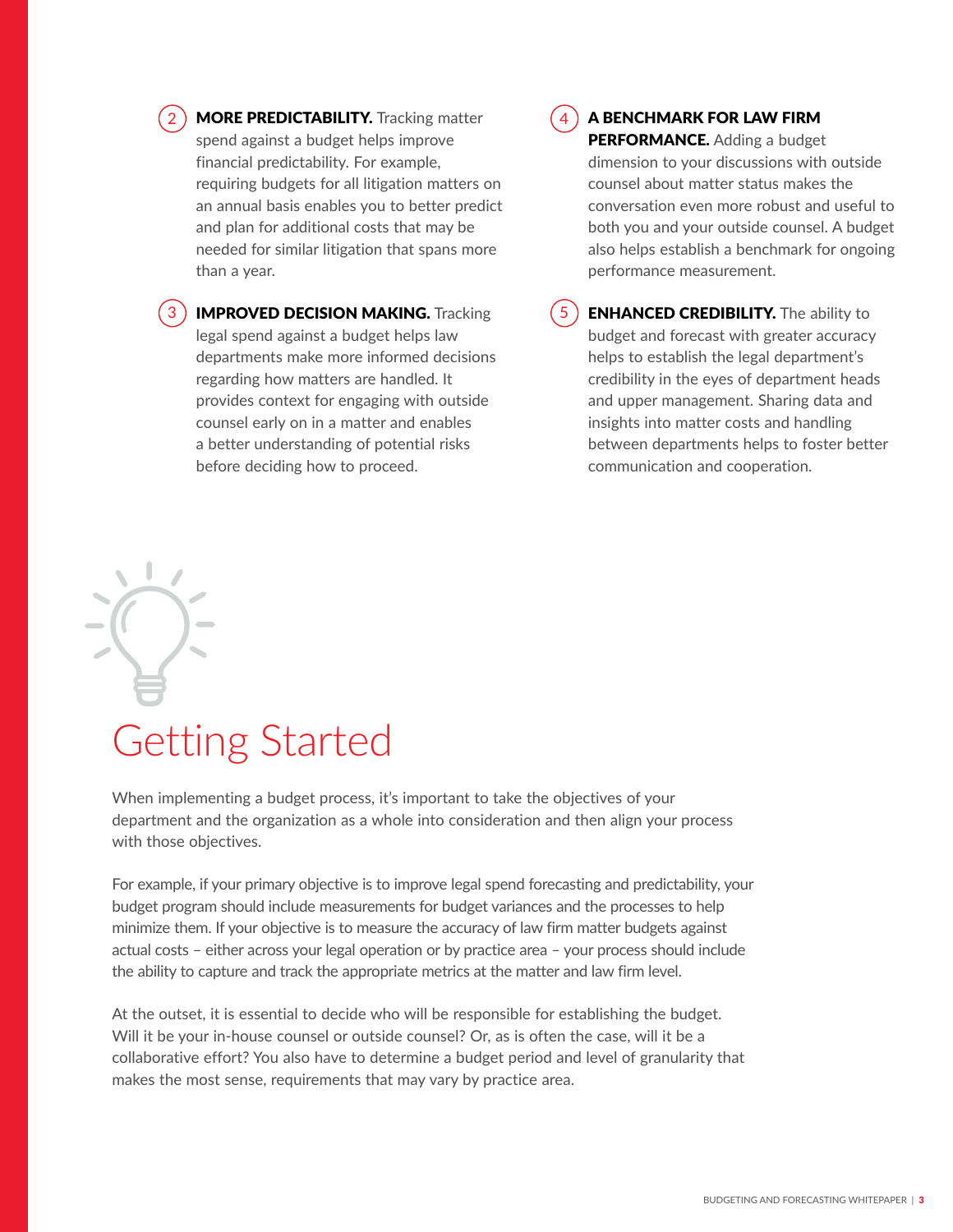The type of industry in which your business operates is also an important factor. The highly regulated financial industry, for example, may require more frequent updates such as those called for in monthly or quarterly budgets. Those in the manufacturing industry may find that budgeting legal spend annually or tracking the life of matter fees and expenses makes the most sense.



Once you've adequately addressed preliminary considerations such as these, you'll be prepared to implement best practices for budgeting and forecasting.

## Best Practices for Optimizing the Benefits of Legal Department Budgeting The foll

The following best practices are drawn from budgeting and forecasting practices currently in use by CounselLink customers who have implemented their own successful programs.

> 1) TAILOR THE BUDGET PROCESS. When it comes to matter management, there's no such thing as a one-size-fits-allbudget period. For legal departments handling primarily smaller-dollar, high-volume matters, a life-of-matter budget may be the best choice. This framework reinforces the idea that you expect your law firms to help you manage matter costs. Complex matters, on the other hand, may require that you use annual, quarterly or even phase-level budgeting for greater collaboration on the risks and costs associated with such matters. Regardless of the budgeting parameters you choose, it's wise to be flexible. Measuring effectiveness across multiple budget periods will help you refine your strategy as you continue to roll it out on a larger scale.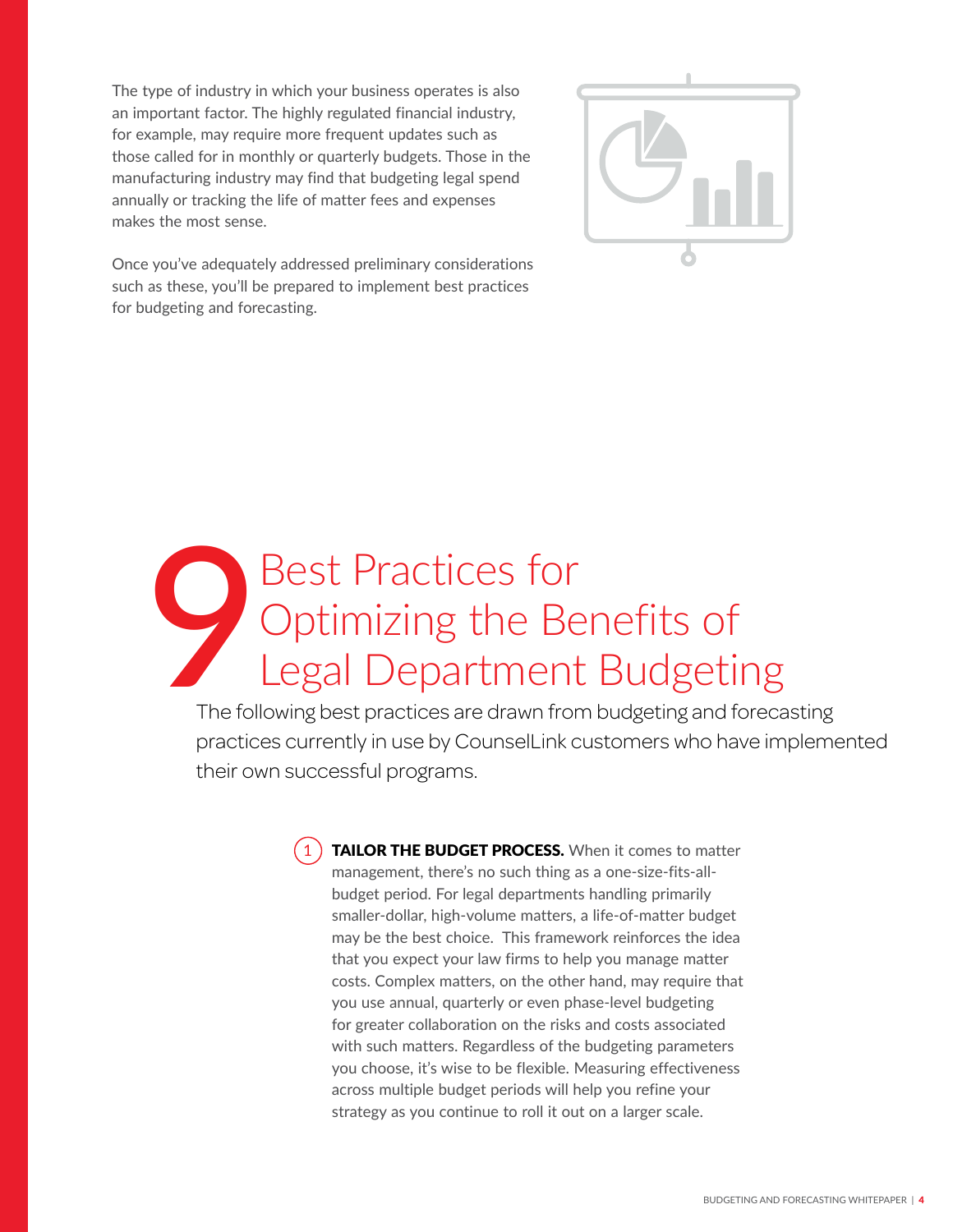#### DETERMINE THE LEVEL OF BUDGET

**DETAIL REQUIRED.** For those just getting started with matter budgeting, implementing a Summary Level budget is often preferred. Legal departments that require more granular detail should consider implementing a budget of Fees and Expenses, or one that includes Phase levels of detail.

#### $_3$  ) COLLABORATE WITH OUTSIDE

**COUNSEL.** Starting with the information you currently have about typical matter costs, formulate a draft budget template based on typical known costs. Then share that template with a few of your more receptive outside counsel firms to gather feedback and work together to revise it. The process may require a few iterations, but the more closely you work with your law firms, the more realistic and useful the budget you ultimately arrive at will be. Once you have arrived at a budget process and template, update billing guidelines to communicate the agreed-upon requirements and process expectations to encourage collaboration and accountability on the part of your outside counsel.

MANAGE WITH METRICS. After setting up the budget, determine how you will manage it. Capturing matter budgets within an enterprise legal management system like CounselLink gives you the ability to conduct reporting and analysis for tracking and managing matter budgets in real time. For example, notifications and alerts that are triggered automatically by CounselLink are useful for staying informed about important matter milestones or managing budget thresholds.

#### 5

7

ESTABLISH. AGREE. ENFORCE. Budgets are extremely useful for incentivizing outside counsel to manage costs. On the other hand, failure to enforce agreedupon budgets undermines the process. Budget conversations with your outside counsel should also include how you intend to enforce budgets. Common enforcement strategies range from setting budget threshold notifications to prompt discussion with outside counsel, to rejecting invoices when the budget is exceeded. All approaches should provide an opportunity to work with the law firm to understand the cause of the overage and discuss ways to avoid a similar situation in the future.

**TRACK ASSUMPTIONS.** Your budget is dependent on the phases, tasks, and timekeeper effort required to complete the legal work. That information, in turn, drives the assumptions you will make regarding matter costs. As more information becomes available through your tracking efforts, your assumptions and your budget may change. Over time, these changes will help you refine your budgeting skills, enhance the accuracy of your budgets, and serve as reliable reference points when you're budgeting similar matters in the future. Eventually, the body of proven and disproven assumptions you compile will help lead your future conversations about budgeting and frame strategy discussions.  $6<sub>6</sub>$ 

USE REPORTING AND ANALYTICS TO **GAIN INSIGHT.** Tracking and analyzing results enables you to get the most out of budgeting. By overlaying the budgeting and forecasting process with analytics, you'll be able to identify what's working and what's not so you can adjust the process accordingly.



2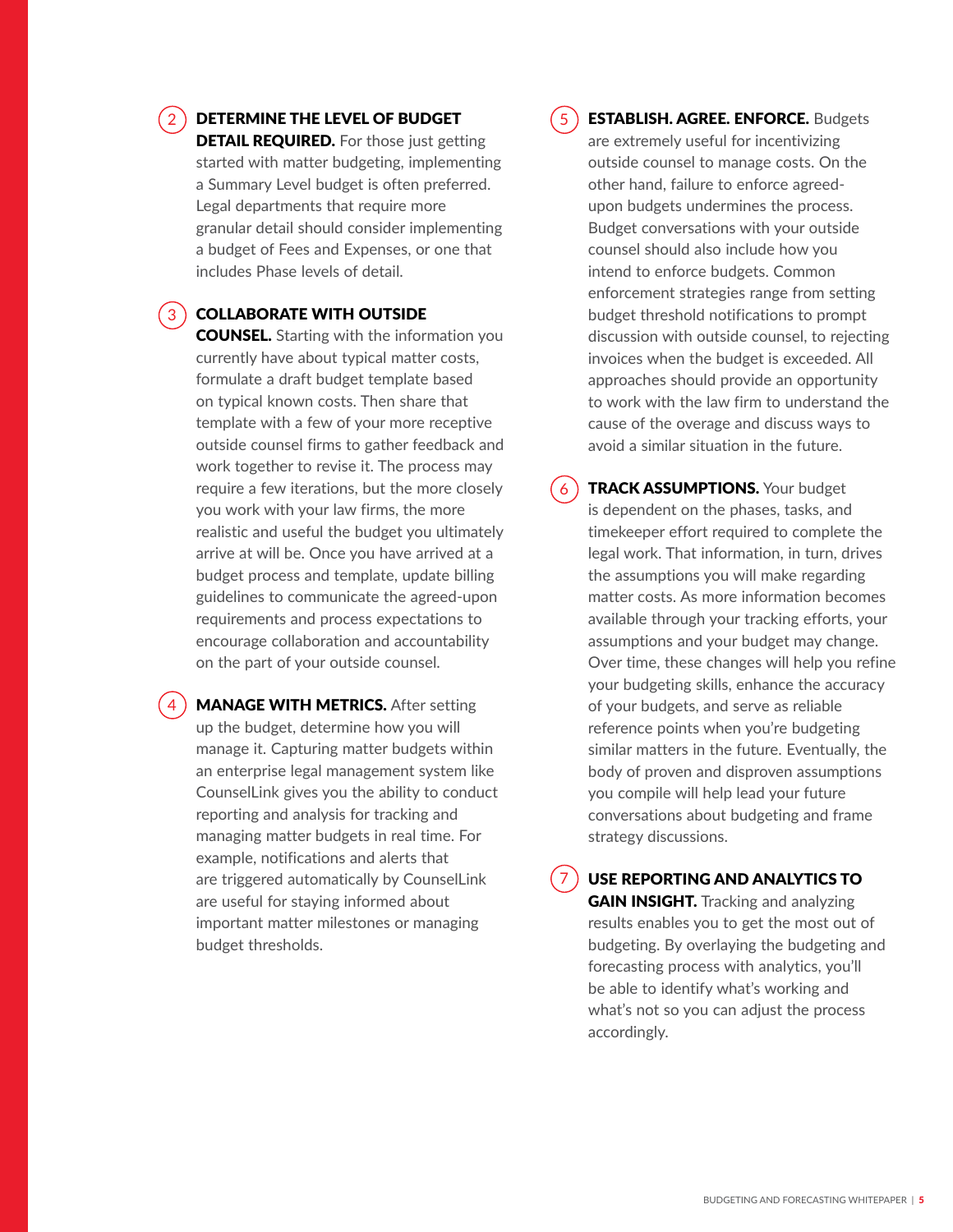Dashboards such as the ones illustrated below are useful for visualizing legal spend at a glance. They allow you to quickly roll up spend information by practice area, law firm, size of matter, your organization division/office, and more. In the example of a basic spend dashboard shown immediately below (Figure 1), the blue column indicates the budget and the red column indicates the actual spend.



*Figure 1. CounselLink Basic Spend Dashboard*

In the second dashboard (Figure 2), green indicates that spend to date is still in line with the matter type budget. The red bar in the third column indicates that spend has exceeded the budget, as noted in the U.S. Intellectual Property matters bar. When implementing budgets for the first time, you should identify how much budget variance you will tolerate. We recommend adopting a 20 percent tolerance band to start and then building a process to lessen variance over time.



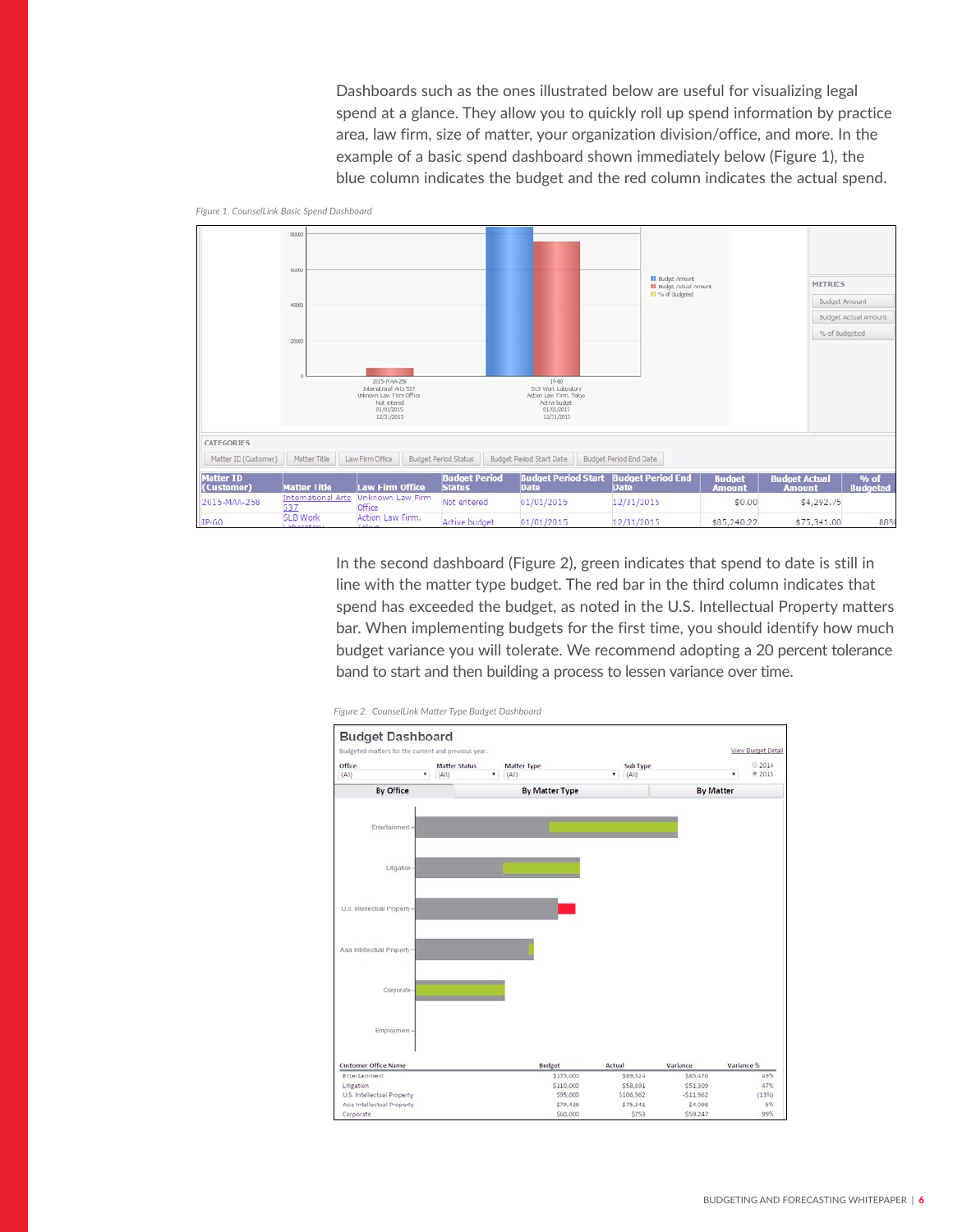8 **BUILD CONTINUOUS IMPROVEMENT** (9

**INTO THE PROCESS.** Regardless of whether you're taking your first steps toward implementing a process for budgeting and forecasting or you're a budget master, the goal should be to continually refine and improve your process. This is best accomplished by engaging with your outside counsel on a regular basis to solicit their assistance with process improvements. Doing so not only helps improve your ability to budget more accurately, but it also increases the accountability of your outside counsel.

MANAGE CHANGE. Implementing change can be difficult in any organization—and perhaps even more so in a corporate law department. Implementing a pilot budget program with a select few partner law firms can reveal what works and help iron out the wrinkles before rolling out the budget process to your entire panel. Pilot programs also generate feedback that's useful in developing the proper templates, processes and communications, both internally and externally. Taking the time to formulate a change management strategy that factors in upfront administrative costs and includes updating outside counsel guidelines, a communication plan and training process is worth the effort. It will help you avoid surprises, secure the buyin of outside counsel and ensure the ultimate success of your budgeting initiative.

### Putting it All Together

Although implementing a budget and forecasting process may seem daunting to a law department that's just getting started, the benefits far outweigh the effort expended. This is one arena where the adage 'start small and scale up' certainly applies. Matter budget and forecasting processes can easily evolve over time, becoming increasingly sophisticated as you gain experience. Allowing internal staff and outside counsel to adapt to the process incrementally increases their comfort level and helps make them more open to future changes. As stakeholders discover the value of the process, they will likely welcome implementation of more comprehensive budgets across additional types of matters.

ABOUT THE AUTHOR



#### DEEPRO BASU

Deepro Basu has more than 17 years' experience in business analysis, product management and IT, and has successfully solved complex customer and product-related problems at several Fortune 100 companies. At LexisNexis, Deepro's main focus area is analytics and reporting. He leverages his experience in product management and software engineering to identify, understand and analyze customer needs and transform them into successful product solutions and offerings. He has a Bachelor's degree in Production Engineering.